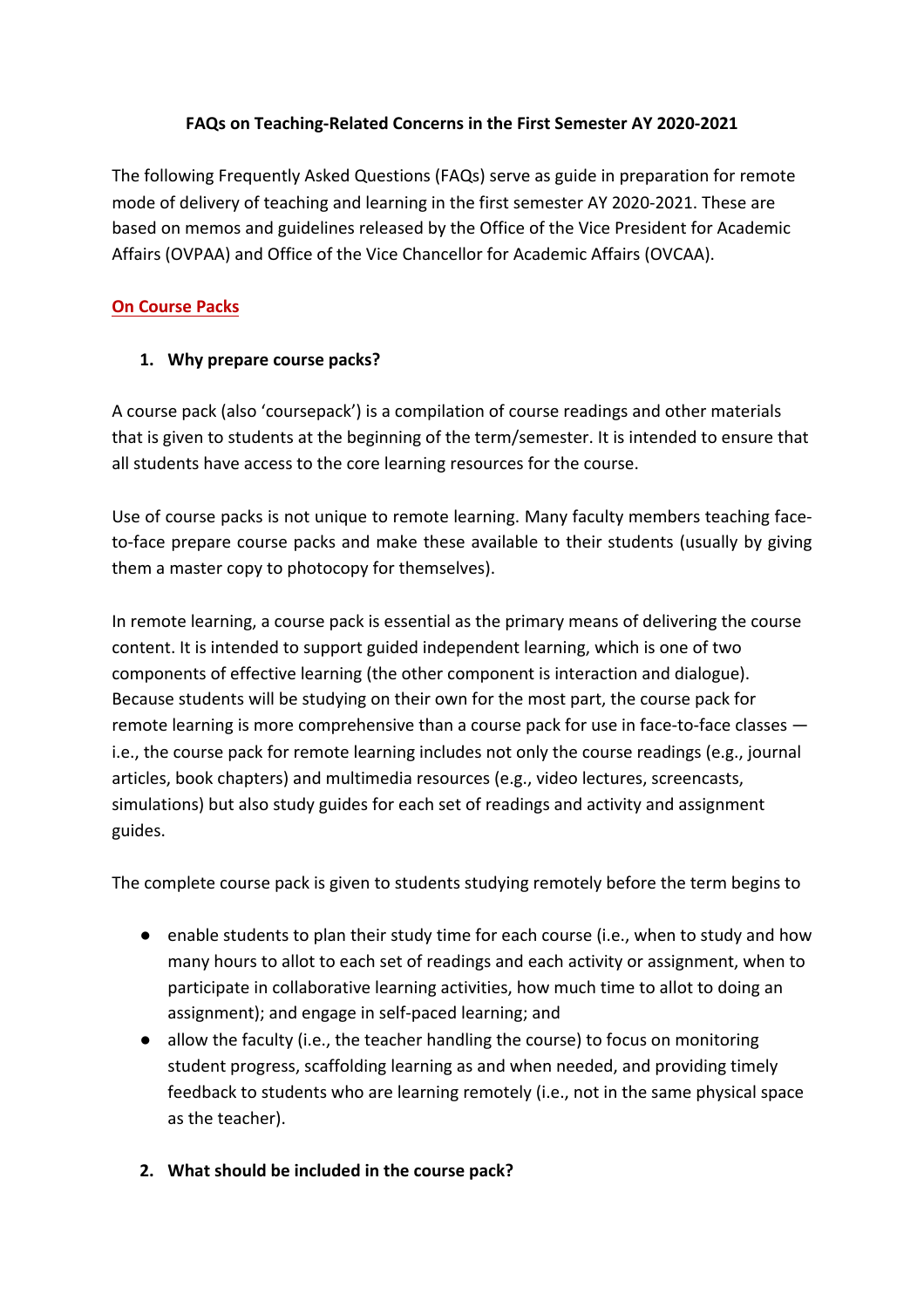According to the checklist prepared by the UP System Committee on Remote Learning, the course pack should contain the following:

- Detailed course guide with a horizontal syllabus
- Learning resource/s per study unit
- Study guide per study unit
- Activity guides
- Assignment guides

Materials related to the preparation of the course pack are available in the Course Redesign for Remote Learning hosted in UVLe. Email ilcdhelpdesk.upd@up.edu.ph for instructions on how to access these materials.

# **3.** Should all the contents of the course pack be finished and available to students on the 1st day of class?

Ideally, yes. Because the 1st semester is shorter (14 instead of 16 weeks), courses need to be planned ahead of time and conducted efficiently. If the course pack for each course is already with the student on the 1st day of class, this will enable (1) students to see how much work they need to put in and apportion their time and  $(2)$  the teacher to focus on monitoring student learning during the course implementation.

Course pack should be ready by 1 September 2020 and uploaded in UVLe before the start of classes on 10 September 2020. For faculty preparing more than 2 full course packs, they may make available the first half of the course pack for these courses by 1 September 2020 and the remainder by 16 October 2020.

# 4. If I plan to give quizzes or exams to students, should they be included in the course **pack?**

No. Quizzes or exams (e.g., midterms, finals) may be administered and given to students based on the schedule set in the syllabus. However, guidelines for assignments, graded activities, and other major requirements such as final papers should be available to the students at the beginning of the semester so they can properly manage their time in accomplishing these requirements.

## **5.** How will students access the course pack prepared?

This depends on the remote learning capabilities of the students. Ideally, course packs should be accessible in three modes: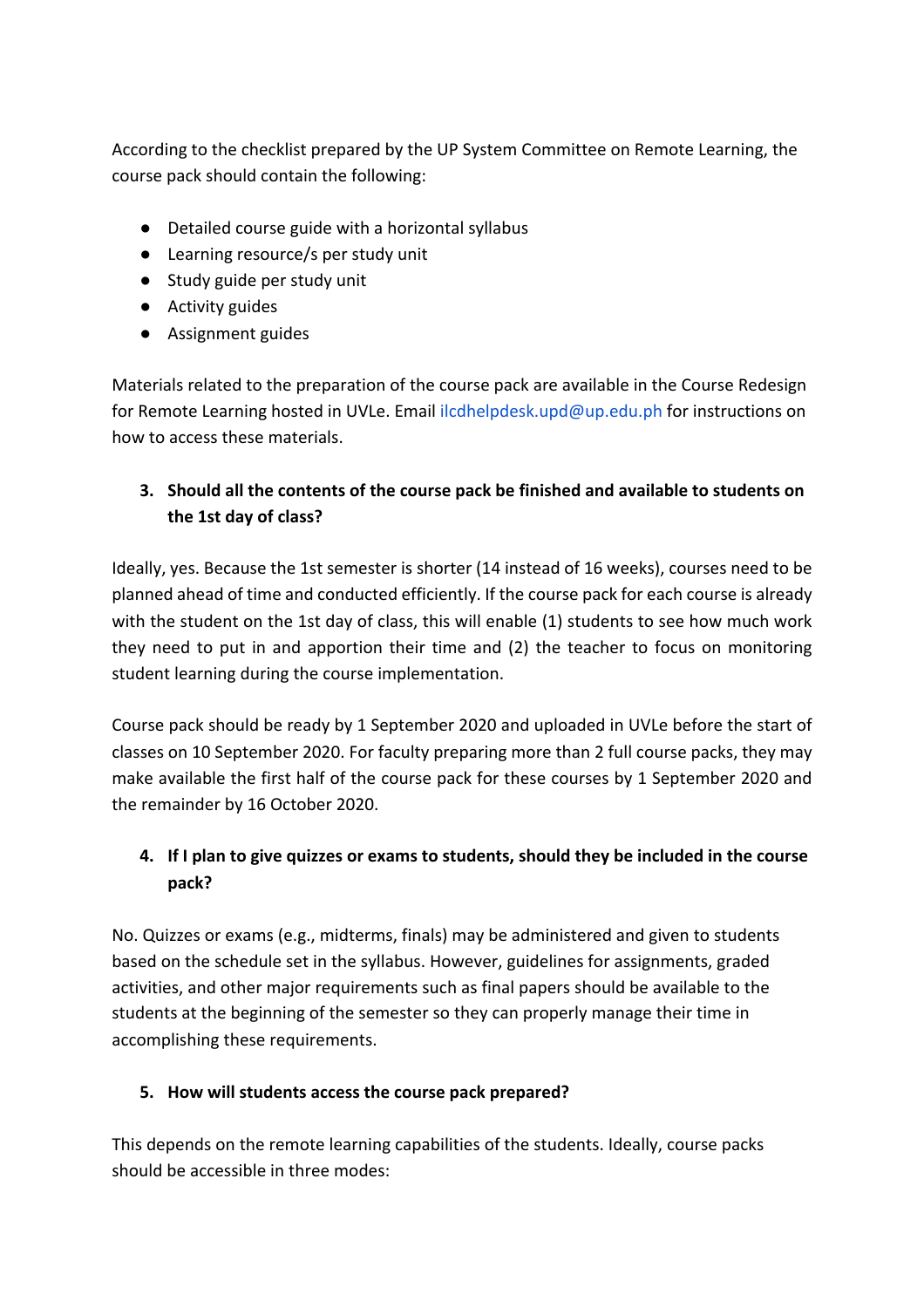- Learning Management System (e.g., UVLe, Google Classroom)
- USB flash drive
- Printed copy of contents of course pack

## **6.** How will I know the preferred mode of my students to access my course pack?

Students were asked to answer a remote learning readiness survey via CRS during preenlistment. Results of the survey are now accessible to the faculty through the class list or through the class enlistment module on CRS. Students' answers to the survey are reflected in the class lists of all courses offered in the first semester AY 2020-2021.

## **7.** What will happen to students who did not enroll and answer the survey?

The University will reach out to students who did not enroll and answer the survey to better know their situation and to be able to extend assistance to them.

# **8.** If some students opt to have the course pack delivered to them, how do I send it to them?

Now that logistical resources for the printing and delivery/distribution of course packs are allotted to the degree-granting units (please refer to Memorandum OVPAA No. 2020-93 and 93-b), colleges are requested to come up with guidelines on how the faculty may use these resources (e.g., set up a mechanism where handling of printing and delivery/distribution of course packs via courier services is centralized; another mechanism would be to track students and discuss delivery/distribution of course packs with LGUs).

## **9.** Do I need to submit my course pack to the OVCAA?

No. The contents of your course pack will not be checked by the OVCAA. The task of monitoring the successful completion of course packs is assigned to the academic unit. The academic unit may opt to form an *ad hoc* committee for this and use the course pack checklist as guide.

### **10.** Is there an incentive for preparing a course pack?

"Since this is the first time most faculty members will be preparing course packs, an honorarium of Php 9,000.00 will be given for every **complete course pack** prepared for a 3unit course, pro-rated among faculty involved in the preparation. The units, which will recommend the honorarium of faculty members, are enjoined to ensure the completeness of the course packs.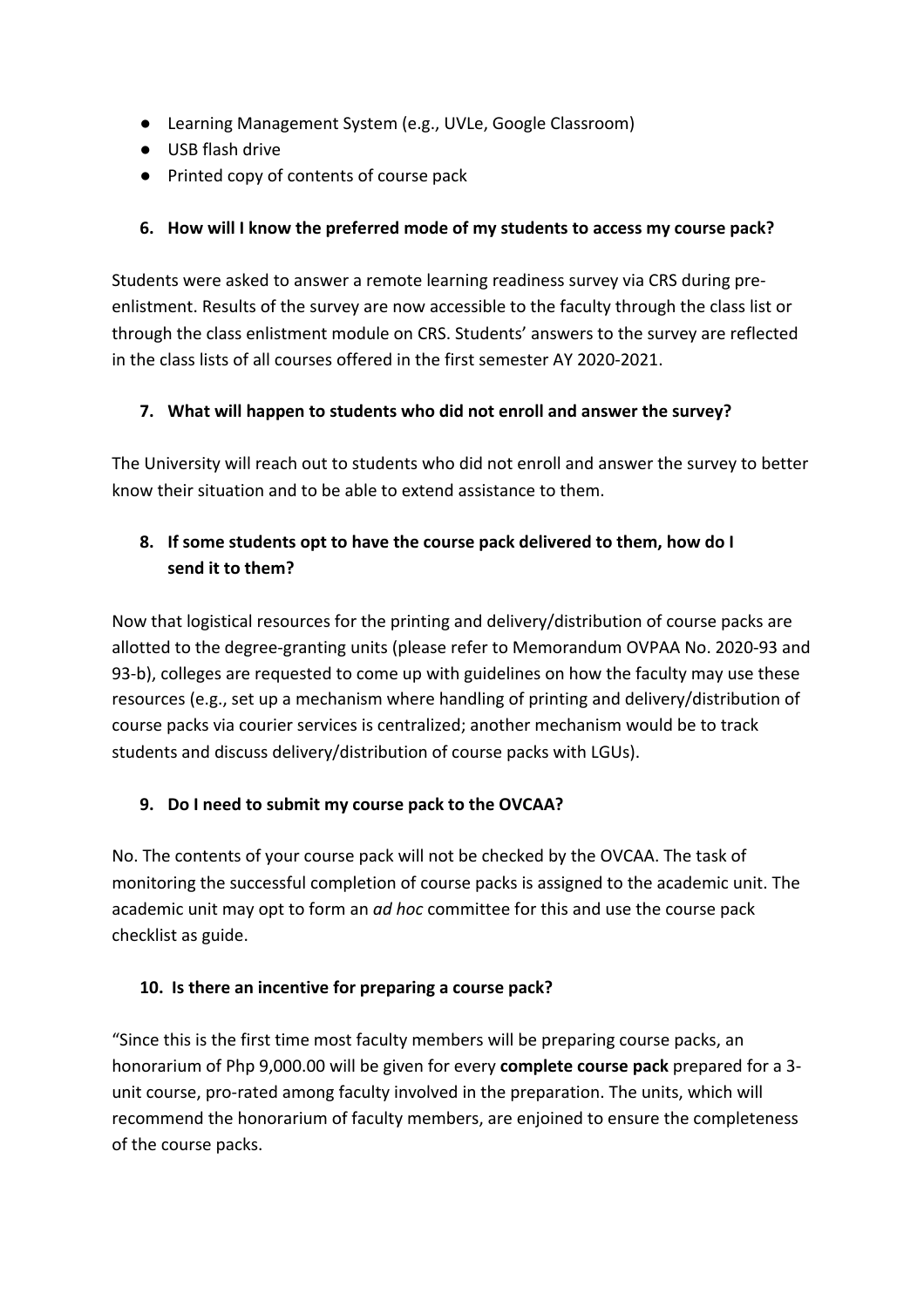When more than one faculty is involved in the preparation of the course pack, the honorarium will be pro-rated based on the number of faculty who collaborated, with each faculty receiving not less than Php 3,000.00. However, the total honorarium paid for a course pack should not exceed Php 15,000.00. In instances when more than five faculty are involved in the preparation of a course pack, then the Php 15,000.00 will be pro-rated among the faculty.

In instances when the faculty still needs to fulfill the required total load credit (TLC) for the semester, a credit unit incentive of 1.5 unit per course pack prepared for a 3- unit course may be applied, subject to the approval of the academic unit and contingent on the available faculty resource vís-a-vís courses that need to be offered for the semester. The credit course incentive may not be used for deloading or for overload." (Source: Memorandum OVPAA No. 2020-92)

## **11.** Are lecturers included in this incentive system for course pack design?

"Lecturers who are involved in the preparation of complete course packs may be given honorarium commensurate to their involvement in the course pack preparation as outlined above." (Source: Memorandum OVPAA No. 2020-92)

## **On Campus Visits**

# **12.** Can I go to the campus to record lectures or video tutorials in our laboratory or office? Can I go to campus to access a more reliable internet?

This depends on the kind of community quarantine that will be imposed by the national and local government in the next few weeks. If mobility will be allowed, then faculty may visit their labs and/or offices to develop their learning resources and access university resources subject to UP Diliman-approved protocols. Strict health guidelines should be developed per unit such that physical distancing will be followed, health checklist forms will be accomplished, and the number of faculty at a given time and place will be minimal.

### **13. Can I teach this 1<sup>st</sup> semester while I am unfortunately stranded abroad?**

Since we are delivering our courses remotely (and this includes online teaching and learning), our colleagues from abroad who are either stranded or prevented from returning to the Philippines due to the pandemic may still be given teaching load. It is technically possible for them to teach their courses purely online from abroad on condition that:

- a. a report for duty is submitted online (this is allowed due to the situation);
- b. the department/institute endorses this arrangement to the Dean, OVCAA and OC for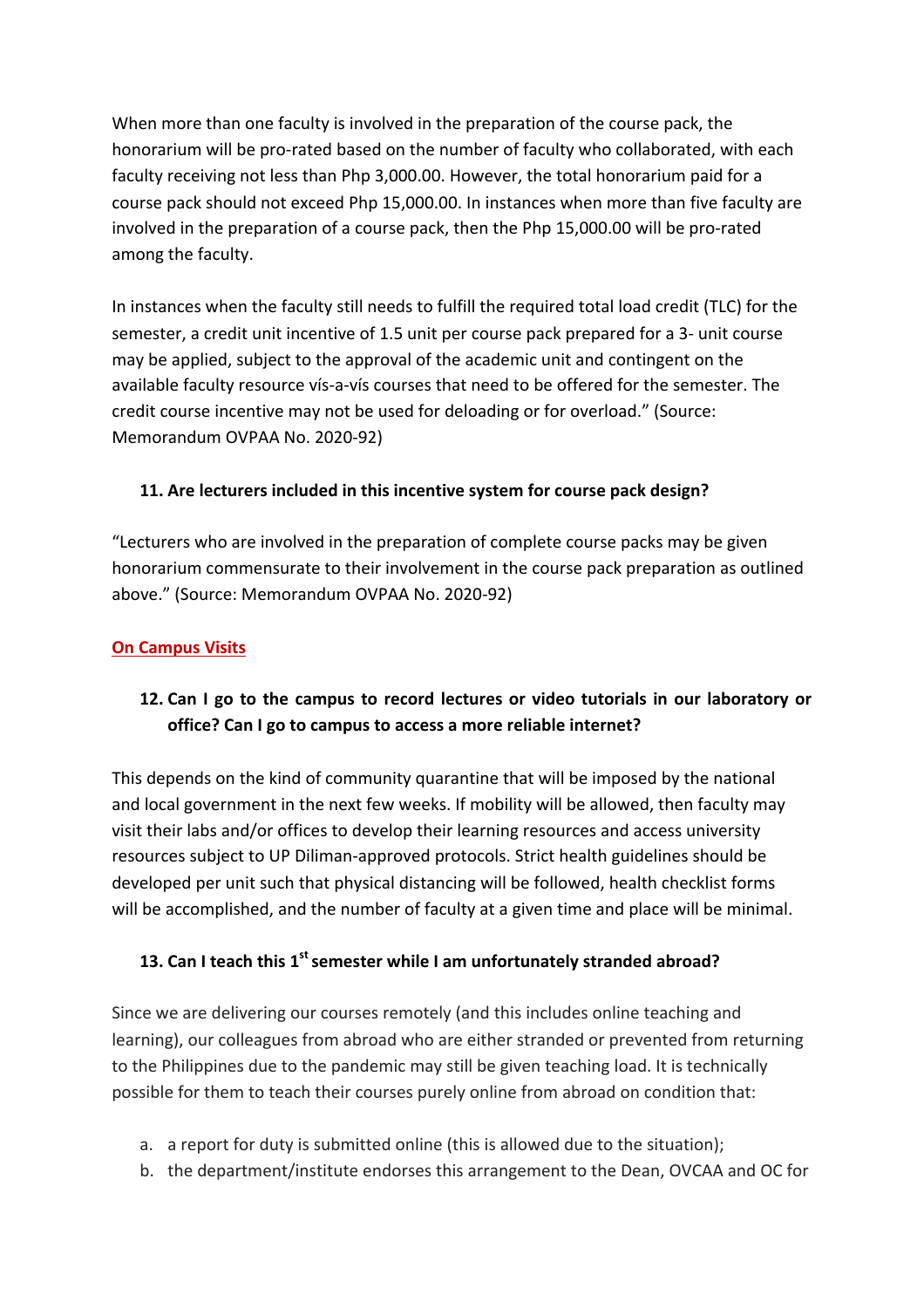approval until the situation becomes normal.

If letter **b** is approved:

- c. the courses they will offer will be uploaded on CRS with a note that it will be taught purely online (so that students are informed of the mode of delivery before they enroll in the course/s);
- d. the courses to be offered have been prepared (or redesigned) for remote (or online) teaching;
- e. course packs are submitted to the department/institute by 1 September 2020; and
- f. they will return to the Philippines as soon as the health situation permits, flights become available, and it is safe to travel back to the country.

## **On Academic Policies**

### **14.** Will the Student Evaluation of Teachers be implemented during the 1st semester?

Yes. The revised and University Council-approved SET will be used starting 1st semester AY 2020-2021. The results of the SET for AY 2020-2021 will only be used for developmental purposes (e.g., improving online/remote teaching and learning). The results will not be used for decision-making on faculty promotions, awards, tenure, and appointments.

### **15.** What is the ideal class size?

Based on the post-ECQ guidelines released by the OVCAA on June 8, colleges and units are encouraged to determine the optimal class size that allows the faculty to properly supervise students in a remote learning context. Bear in mind that smaller class sizes might mean more sections need to be offered to meet course demands. Additional sections can be distributed to lecturers or part-time faculty. Individual faculty can also opt to offer more sections of a similar course, provided that they are able to properly manage remote classes and that their aggregate teaching load for the  $1<sup>st</sup>$  and  $2<sup>nd</sup>$  semesters of AY 2020-2021 will not exceed 36 course credit units. (4.2.1 *Required Teaching Load*, UP Faculty Manual)

The post-ECQ guidelines are available here: https://upd.edu.ph/wpcontent/uploads/2020/04/OVCAA-Guidelines.pdf 

### **16. What is the minimum teaching load for the 1st sem?**

Based on the post-ECQ guidelines released by the OVCAA on June 8, faculty are reminded that the minimum total load every semester is 12 units but the faculty may be allowed to spread their teaching load provided that they satisfy the required 24 units total load in an academic year. The minimum teaching load can be partially satisfied by any of the following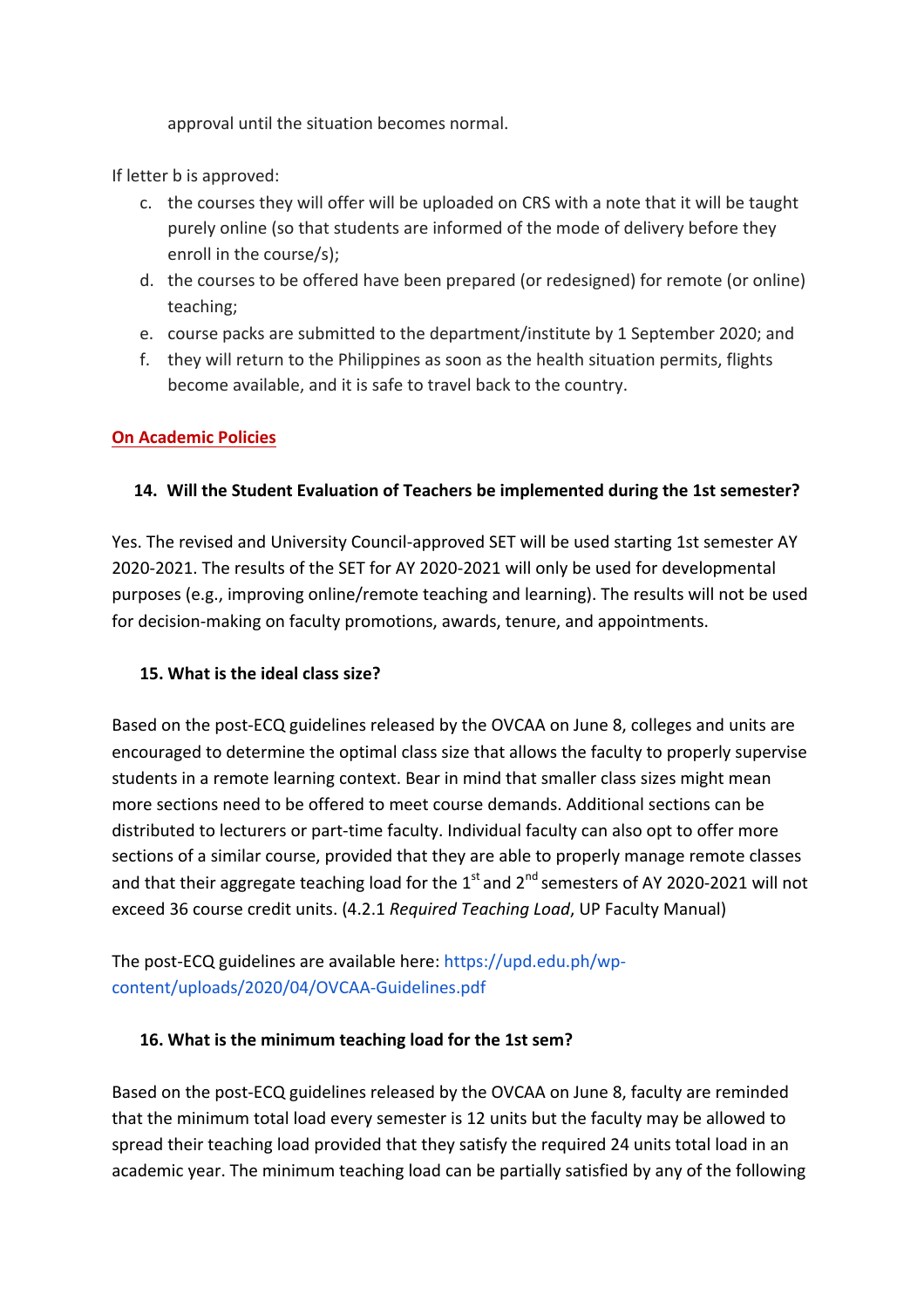authorized academic activities: graduate studies, research and creative work, extension work, and administrative work.

The post-ECQ guidelines are available here:  $https://upd.edu.ph/wp$ content/uploads/2020/04/OVCAA-Guidelines.pdf 

### **17.** What is the regular study load for undergraduate students for the 1<sup>st</sup> semester?

The regular load for undergraduate students is 12 units based on Memorandum OVPAA No. 2020-92. 

# 18. Does this mean that students enrolled in 12 units this 1<sup>st</sup> semester AY 2020-2021 may still qualify for graduation with honors?

Yes. 

# **19.** Will our unit be required to undergo curricular revision if there will be changes in the sequence of courses offered due to the program redesign we conducted?

No. The program redesign should only affect sequence of course offerings, not major changes such as, but not limited to, the removal or addition of courses and the change in the number of units of a course.

# **20. Can we offer two-semester or sequence courses (i.e., prerequisite course and** the course that requires the prerequisite) during the same semester?

If this situation is inevitable, then a split-sem approach is recommended. The prerequisite course can be taught during the first 7 weeks, followed by the succeeding course in remaining last 7 weeks. Note that courses offered using the split-sem approach have to be taught for 7 weeks with the same number of hours allotted for the course had it been taught for one whole semester.

# **21.** But what about coupled courses (i.e., a course with an integrated lecture and laboratory components) where one is a prerequisite of the other? Can they also be offered in the same semester?

If this situation is inevitable, a split-sem approach is also recommended. For instance, the lecture component of Course A can be discussed in the first 7 weeks of the sem and the lecture component of Course B can be discussed in the last 7 weeks of the semester. This way, the issue on prerequisite is addressed. Students will enroll in both courses with full units. At the end of the first semester, the grades will be deferred until students finish the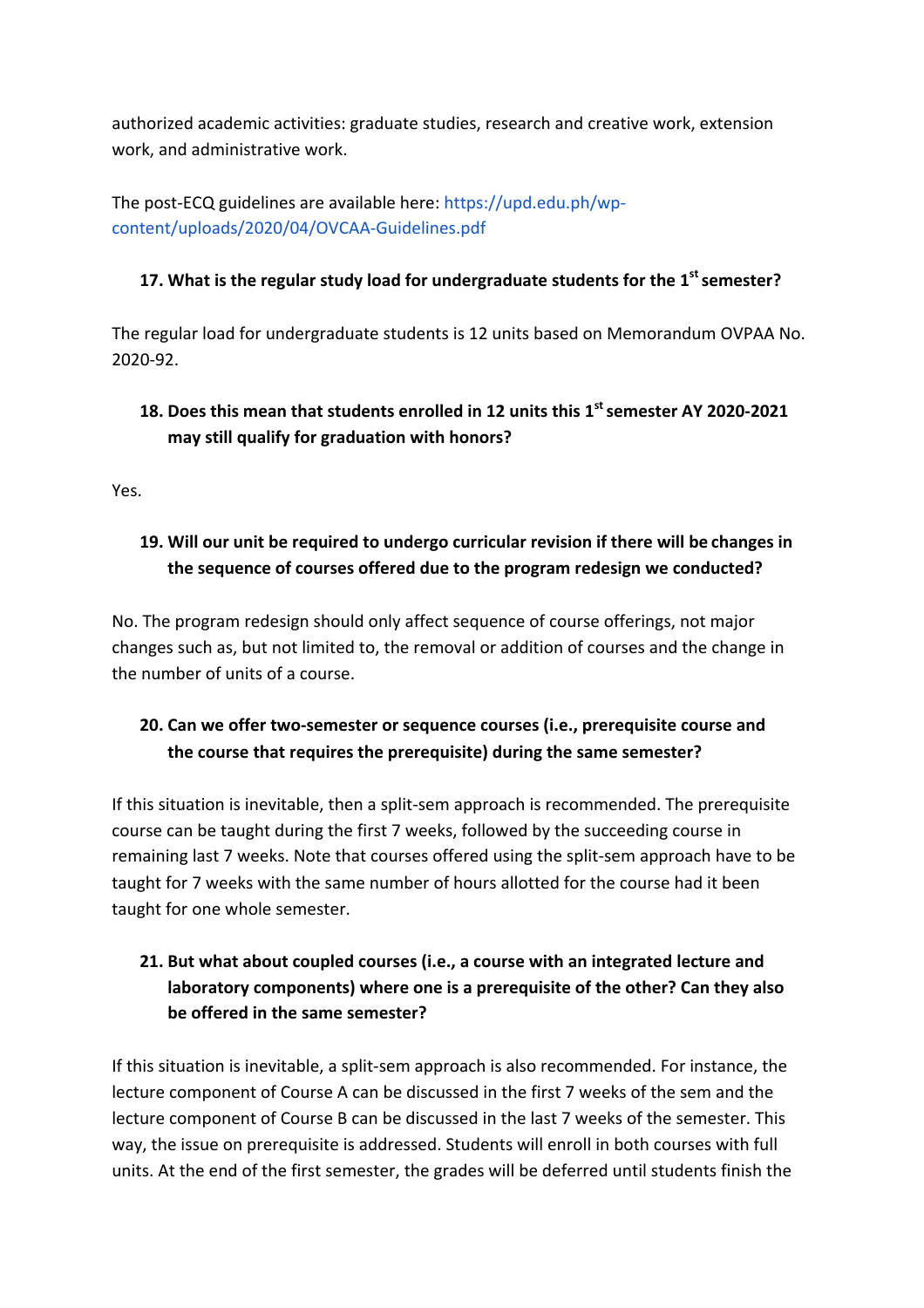lab component in the second semester.

The same arrangement will be applied to the second semester, that is, the lab component of Course A will be handled in the first 7 weeks of the second semester and the lab component of Course B will be taught in the last 7 weeks of the second semester. It is only after the second semester that students will be given their grades in both courses and these grades will be reflected in the first semester wherein they enrolled both courses. The academic unit offering these courses to be handled in this manner should formally communicate their plans to the OVCAA, copy furnished the OUR.

### **Other Questions or Concerns**

# **22.** Does the faculty have legal responsibility over their students in a remote **learning setting under the principle of** *in loco parentis***?**

Please see attached opinion of the UPD College of Law (COL) on the concept of *in loco* parentis as prepared by Atty. Michael L. Tiu, UP institute of Human Rights, Lecturer of COL in Torts and Damages. (File name: COL Opinion)

### **23.** Are there guidelines that can be used by the faculty on copyright?

Please see attached Memorandum No. OVPAA 2020-91 on guidelines for using or incorporating copyrighted works into course packs for the first semester AY 2020-2021 with FAQs regarding faculty copyright over course packs. (File name: OVPAA Memo 91)

### **24. How do we access library resources of UP Diliman?**

Please see attached guidelines and assistance for faculty and students to access library resources in UP Diliman released by the University Library. (File name: UL Guidelines)

### **25.** Which office do we ask for specific remote learning concerns?

You may send an email to the following UPD offices for your specific remote learning concerns: 

| <b>Concern</b>           | Office-in-charge            | Email                     |
|--------------------------|-----------------------------|---------------------------|
| Use of library resources | University Library (UL)     | library.updiliman@up.edu. |
|                          |                             | ph                        |
| UVLe technical support   | <b>Interactive Learning</b> | ilcdiliman@up.edu.ph      |
|                          | Center Diliman (ILCD)       |                           |
| UP mail/webmail          | <b>University Computer</b>  | cc.upd@up.edu.ph          |